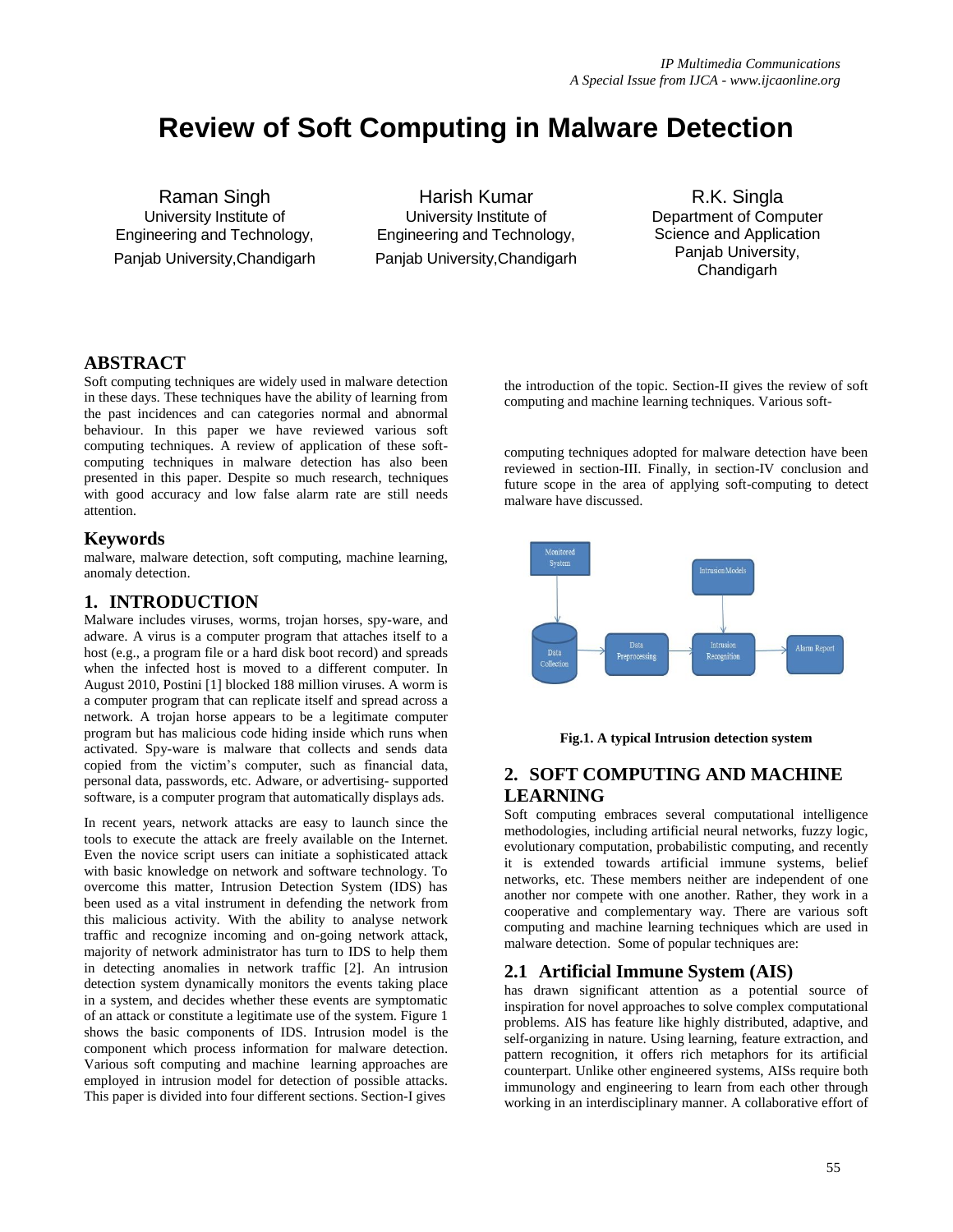several interdisciplinary research scientists has produced a prolific amount of immune inspired algorithms by extracting or gleaning useful mechanisms from the immune system theories, processes and elements [3].

## **2.2 Fuzzy Set**

Fuzzy logic, as a means of modelling the uncertainty of natural language, constructs more abstract and flexible patterns for intrusion detection, and thus greatly increases the robustness and adaptation ability of detection systems. Two research directions are currently active in the fuzzy logic area: (i) algorithms with learning and adaptive capabilities with the purpose of automatically designing fuzzy rules. Popular methods includes association rules, decision trees, evolutionary computation, and artificial neural networks; (ii) to enhance the understand-ability and readability of some machine learning algorithms, such as Support Vector Machine (SVM) or Hidden Markov Model (HMM). The use of fuzzy logic smooths the abrupt separation of normality and abnormality [4].

## **2.3 Artificial Neural Network (ANN)**

learns to predict the behaviour of the various users and daemons in the system. If properly designed and implemented, ANN have the potential to address many of the problems encountered by rule-based approaches. The main advantage of ANN is their tolerance to imprecise data and uncertain information and their ability to infer solutions from data without having prior knowledge of the regularities in the data. This in combination with their ability to generalize from learned data has made them an appropriate approach to Intrusion Detection (ID). In order to apply this approach to ID, it is required to introduce data representing attacks and non-attacks to the ANN to adjust automatically coefficients of this Network during the training phase. ANN can be used in supervised or unsupervised ways [5].

#### **2.4 Decision Tree**

are powerful and popular tool for classification and prediction. A decision tree has three main components: nodes, arcs and leaves. Each node is labelled with a feature attribute which is most informative among the attributes not yet considered in the path from the root. Each arc out of a node is labelled with a feature value for the node's feature and each leaf is labelled with a category or class. A decision tree can then be used to classify a data point by starting at the root of the tree and moving through it until a leaf node is reached. The leaf node would then provide the classification of the data point [5].

#### **2.5 Support Vector Machine (SVM)**

represent a relatively new supervised learning technique suitable for solving classification problems with high dimensional feature space and small training set size. Although the basic technique was conceived for binary classification, several methods for single and multi-class problems have been developed. Being a supervised method, it relies on two phases: during the training phase, the algorithm "acquires knowledge" about the classes by examining the training set that describes them. During the evaluation phase, a classification mechanism examines the evaluation set and associates its members to the classes that are available. During the training phase, the target of the algorithm is the estimation of boundaries between the classes described by the samples in the training sets. To describe the method with a very simple example one can think of a two class

problem where a single regular surface perfectly divides the features space in two regions, each one fully representative of the corresponding class. Then an exact boundary can be determined and no errors will be reported during the classification phase. This is not always possible and a trade-off between the complexity of the boundary and the error rate must be chosen. The usefulness of SVM has been already demonstrated in several fields: like pattern recognition, where it can provide optimal statistical classification by means of properly chosen decision functions. SVM have recently been applied to identify and counter network DoS attacks showing very high accuracy [6].

# **2.6 Other Soft Computing Techniques**

There are many soft computing based techniques like Genetic algorithms, Evolutionary algorithms, Swarm intelligence based techniques which can also be used for malware detection [7].

## **3. SOFT COMPUTING IN MALWARE DETECTION**

Malwares detection can be broadly classified in to three categories:

- Misuse/signature Detection
- Anomaly Detection
- Hybrid Detection

### **3.1 Misuse/signature Detection**

Signature-based detection schemes recognize intrusions by matching observed data with predefined descriptions of intrusive behavior. Therefore, assign a signature database corresponding to known attacks is specified a priori [8]. Researchers have developed many techniques based on signature. Some are:

#### *3.1.1 Signature Verification with SVM*

Network-based length-based signature generator (LESG) is designed for the worms exploiting buffer overflow vulnerabilities. The signatures generated are intrinsic to buffer overflows, and are very difficult for attackers to evade. They further prove the attack resilience bounds even under worst-case attacks with deliberate noise injection [9].

#### *3.1.2 Signature tree generation*

Network-based signature generation (NSG) has been proposed as a way to automatically and quickly generate accurate signatures for worms, especially polymorphic worms. An NSG system, PolyTree, defends against polymorphic worms. Signatures from worms and their variants are relevant and a tree structure can properly reflect their familial resemblance. Hence, in contrast to an isolated view of generated signatures in previous approaches, PolyTree organizes signatures extracted from worm samples into a tree structure, called signature tree, based on the formally defined "more specific" relation of simplified regular expression signatures. PolyTree is composed of two components: signature tree generator and signature selector [10].

#### *3.1.3 Logical expression testing criteria*

Decision Support has problems in accurately identifying attacks. Therefore, it is important to precisely find out conditions under which IDSs accurately identify attacks or fail to do so. However, no systematic approach has so far been defined and used to study this problem. Recognizing that signatures in essence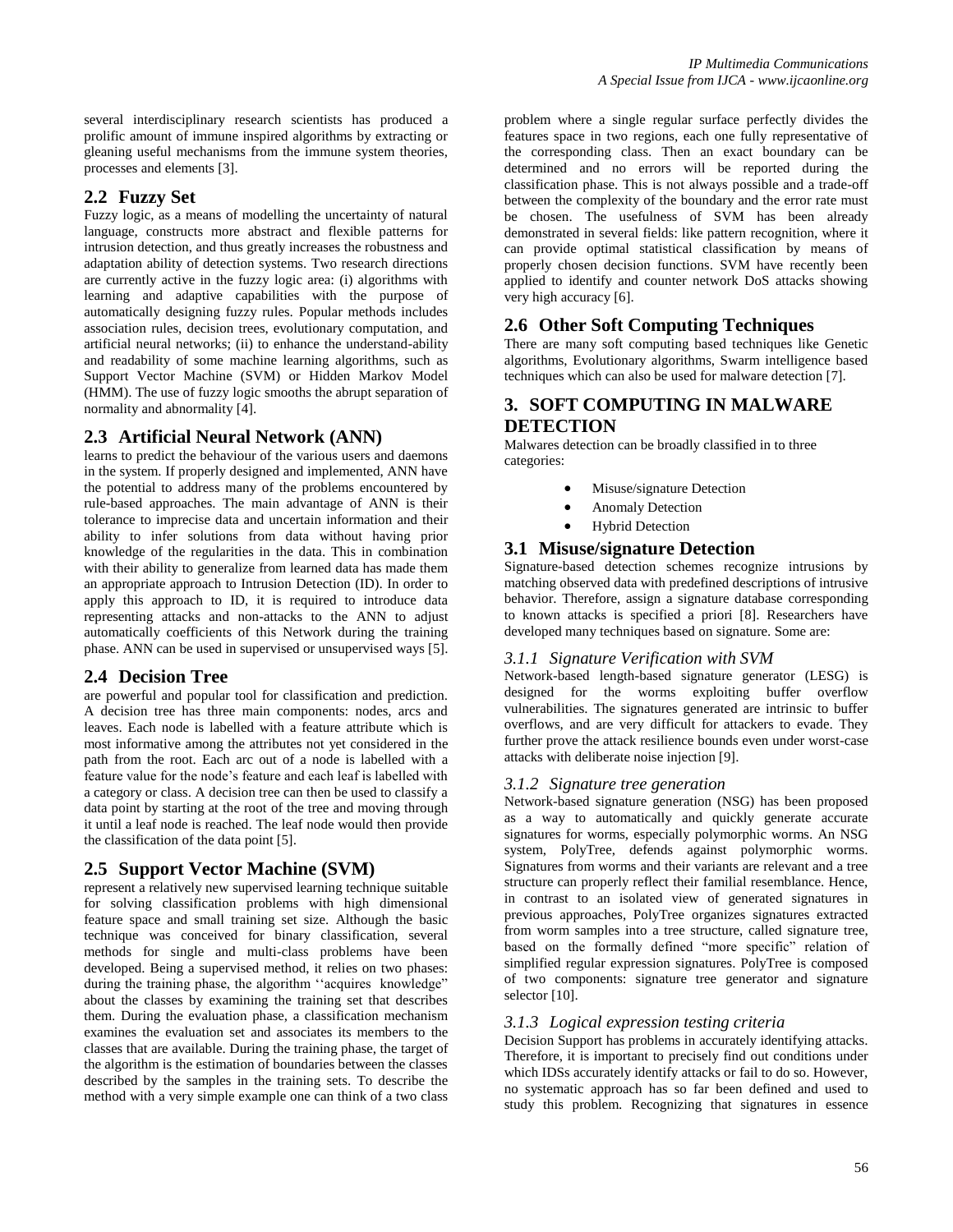provide the specification of an IDS engine, studying the accuracy of an IDS engine becomes a black-box testing problem *[11].*

#### *3.1.4 F-Sign*

 F-Sign is designed for automatic extraction of unique signatures from malware files. It is primarily intended for highspeed network traffic filtering devices that are based on deeppacket inspection. Malicious executable is analysed using two approaches: disassembly, utilizing IDA-Pro, and the application of a dedicated state machine in order to obtain the set of functions comprising the executable. The signature extraction process is based on a comparison with a common function repository. By eliminating functions appearing in the common function repository from the signature candidate list, it can minimize the risk of false-positive detection errors. To minimize false-positive rates even further, it proposes intelligent candidate selection using an entropy score to generate signatures. [12]

#### *3.1.5 Bayesian Network*

are used for intrusion detection in computer networks. Bayesian system for intrusion detection (Basset) extends functionality of Snort, an open-source network intrusion detection system (NIDS), by incorporating Bayesian networks as additional processing stages. The flexible nature Bayesian network allows it to be used both for misuse-based and anomaly-based detection process. The ultimate goal is to provide better detection capabilities and less chance of false alerts by creating a platform capable of evaluating Snort alerts in a broader context – other alerts and network traffic in general. [13].

#### *3.1.6 Semantic aware signature generation*

String extraction and matching techniques have been widely used in generating signatures for worm detection, but how to generate effective worm signatures in an adversarial environment still remains a challenging problem. For example, attackers can freely manipulate byte distributions within the attack payloads and thus inject well-crafted noisy packets to contaminate the suspicious flow pool. Semantics Aware Statistical (SAS) algorithm have been proposed for automatic signature generation. When SAS processes packets in a suspicious flow pool, it uses data flow analysis techniques to remove non-critical bytes. Hidden Markov model (HMM) is further used to the refined data to generate state-transitiongraph-based signatures. [14].

#### **3.2 Anomaly Detection**

Anomaly Intrusion Detection (ID's) strategy considers abnormal behaviour is rare and tries to model normal rather than anomalous behaviour. These detectors generate an anomaly alarm whenever the deviation between a given observation at an instant and the normal behaviour exceeds a predefined threshold. Another possibility is to model the "abnormal" behaviour of the system and to raise an alarm when the difference between the observed behaviour and the expected one falls below a given limit [8]. Researchers do a lot of work in anomaly detection. In [15], a system is proposed for new extracted features for host-based intrusion detection based on three viewpoints of system activity such as dimension, structure, and contents. Specification based anomaly detection technique allows automatic development of the normal and abnormal behavioural specifications in a form of variable-length patterns classified via anomaly-based approach. Specifically, they use

machine-learning algorithm to classify fixed-length patterns generated via sliding window technique to infer the classification of variable length patterns from the aggregation of the machine learning based classification results [16]. Sequential anomaly detection based approach is used on temporaldifference learning [17] A novel approach to network-based anomaly detection based on the analysis of non-stationary properties and "hidden" recurrence patterns occurring in the aggregated IP traffic flows. In the observation of the above transition patterns for detecting anomalous behaviours, Authors in [18] adopted recurrence quantification analysis, a nonlinear technique widely used in many science fields to explore the hidden dynamics and time correlations of statistical time series.

In [19], a scheme is introduced to achieve early attack detection and filtering for the application-layer-based DDoS attack. An extended hidden semi-Markov model is proposed to describe the browsing behaviours of web surfers. In order to reduce the computational amount introduced by the model's large state space, a novel forward algorithm is derived for the online implementation of the model based on the M-algorithm. Entropy of the user's HTTP request sequence fitting to the model is used as a criterion to measure the user's normality. In [20], two different approaches are presented to characterize traffic: (i) a model-free approach based on the method of types and Sanov's theorem, and (ii) a model-based approach modelling traffic using a Markov modulated process. Using these characterizations as reference traffic is continuously monitored and large deviations is used and decision theory results to "compare" the empirical measure of the monitored traffic with the corresponding reference characterization, thus, identifying traffic anomalies in real-time. The model checking is used —a well-established software verification technique—for proactive malware detection. A tool is used that extracts an annotated control flow graph from the binary and automatically verifies it against a formal malware specification [21]. In [22], reputation establishment—one for systems solely consisting of smart insiders and the other for systems in which both smart insiders and naïve attackers are present is proposed .Some other techniques proposed by researchers are Feature-Aided Tracking with Hidden Markov Models [23]. Histogram-Based Traffic Anomaly Detection [24]. Anomaly Detection through a Bayesian Support Vector Machine [25]. Bivariate parametric detection mechanism (bPDM) that uses a sequential probability ratio test, allowing for control over the false positive rate while examining the trade-off between detection time and the strength of an anomaly [26]. Transaction-Pattern-Based Anomaly Detection Algorithm for IP Multimedia Subsystem [27]. BrowserGuard is a Behaviour-Based Solution to Drive-by-Download Attacks [28]. Out of proposed techniques some are statistical based on univariate, multivariate and time series model. Some techniques are knowledge based like Finite state machine (FSM), description language, expert system etc. Some techniques are machine learning based like Bayesian network, markov model, neural network, fuzzy logic genetic algorithm, clustering and outlier detection etc. [29][30]In [31], an approach of integrating Data Mining and Natural Language Processing, namely, the N-Gram Square root Term Frequency-Inverse Document Frequency (N-Gram\_STF-IDF) is proposed in order to detect masquerading.In [32], researcher suggests hierarchical hidden Markov model (HHMM) is used to represent a temporal profile of normal behaviour in a computer system. In [33], HMMPayl, an Intrusion detection System (IDS) is proposed,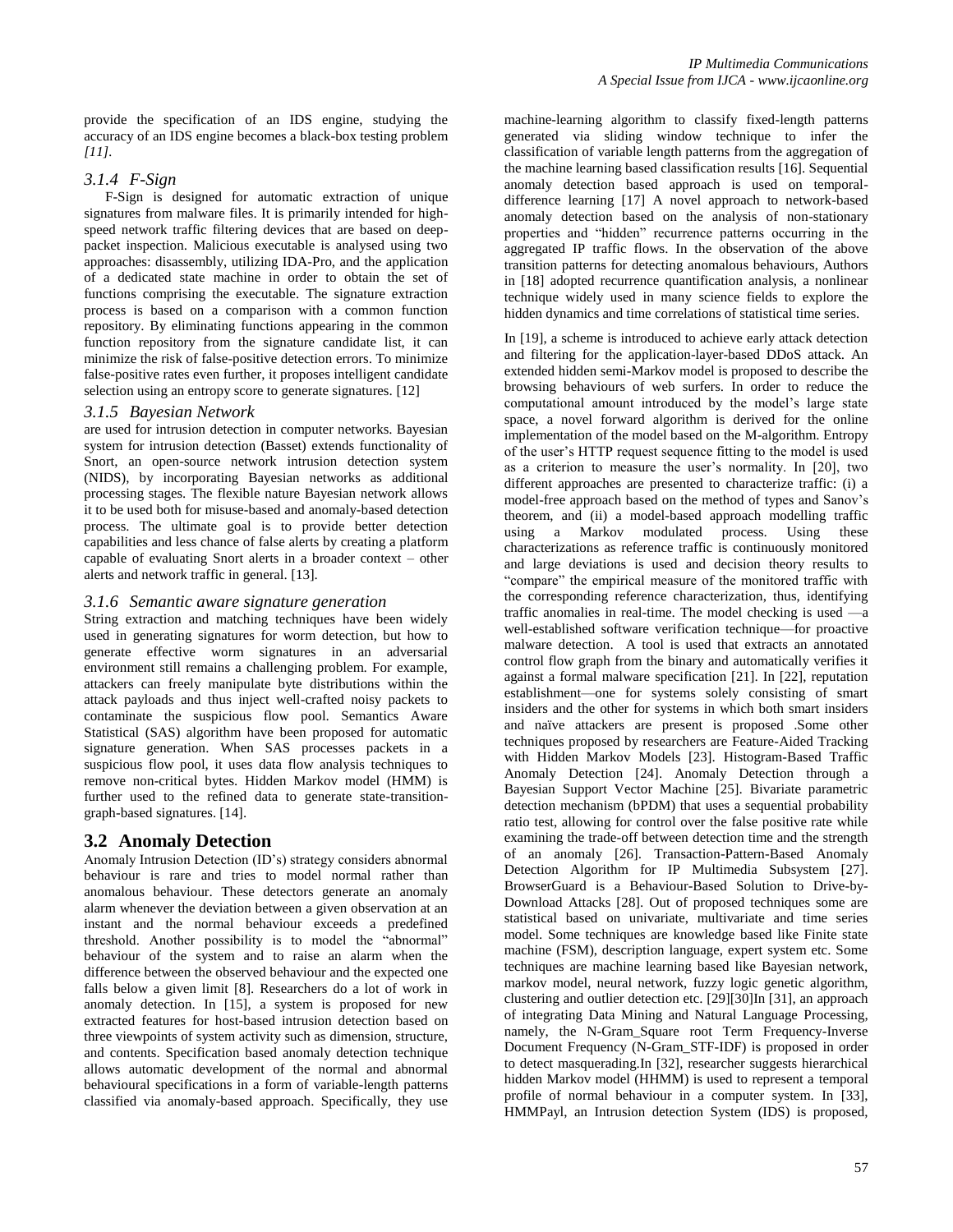where the payload is represented as a sequence of bytes, and the analysis is performed using Hidden Markov Models (HMM). In [34] a system based on the receiver operating characteristic (ROC) is proposed to efficiently adapt ensembles of HMMs (EoHMMs) in response to new data, according to a learn-andcombine approach. When a new block of training data becomes available, a pool of base HMMs is generated from the data using a different number of HMM states and random initializations.Fuzzy measures and fuzzy sets are used in [35] to design simple and robust alert aggregation algorithms for reducing false positives in anomaly detectors through fuzzy alert aggregation. In [36], an approach, called FC-ANN, based on ANN and fuzzy clustering is used to solve the problem and help IDS achieve higher detection rate, less false positive rate and stronger stability. The general procedure of FC-ANN is as follows: firstly fuzzy clustering technique is used to generate different training subsets. Subsequently, based on different training subsets, different ANN models are trained to formulate different base models. Finally, a meta-learner, fuzzy aggregation module, is employed to aggregate these results. In [37], artificial immune system and genetic algorithm based approaches are suggested like vEye, a behavioural foot printing for selfpropagating worm detection and profiling, A method for utilizing a genetic algorithm for sparse trees to detect anomalies, using genetic algorithm for the meta-learning step, on labelled vectors of statistical classifiers is proposed in [38]. Each of the statistical classifiers was a 2-bit binary encoding of the abnormality of a particular feature, ranging from normal to dangerous. In [39], researcher use decision tree based light weight intrusion detection using a wrapper approach and then a neuro tree model is employed as the classification engine.In [40], nearest neighbour based approach is used which is a learning model works on the triangle area based nearest neighbours (TANN) in order to detect attacks more effectively. In [41], genetic weighted KNN (K-nearest-neighbour) classifiers is used for anomaly detection. In [42], weighted k-nearestneighbour classifiers are also used in anomaly detection systems for Denial-of-Service attacks in real time.

## **3.3 Hybrid Detection**

Signature based detection system can only detect attacks which are known to system and signatures are defined. Anomaly based detection has higher False-Positive rate. These techniques can be combined to give better results. This combined technique is known as Hybrid detection scheme [8].In [43], a hybrid model is used not only to correlate alerts as accurately and efficiently as possible but also to be able to boost the model in the course of time. The model consists of two parts: (1) an attack graph-based method to correlate alerts raised for known attacks and hypothesize missed alerts and (2) a similarity-based method to correlate alerts raised for unknown attacks which cannot be correlated using the first part and also to update the attack graph. These two parts cooperate with each other such that if the first part could not correlate a new alert, the second part is applied. A hybrid model based on improved fuzzy and data mining techniques, which can detect both misuse and anomaly attacks is proposed in [44]. A combination of misuse detection system with anomaly detection system (ADS) is proposed in [45]. The hybrid intrusion detection system (HIDS) contains three submodules: misused detection module, anomaly detection module and signature generation module. The basis of misused detection module is snort. Anomaly detection module is constructed by

using frequent episode rule. And signature generation module is based on a variant of Apriori algorithm. In [46], a hybrid intrusion detection system based on protocol analysis and decision tree algorithms is presented. Performance evaluation of the proposed system is conducted using Generalized Stochastic Petri Nets (GSPN). Simulation results show that this hybrid system can reach a high detection rate. In [47], an approach of combination of DBSCAN with anomaly detection is also proposed.

## **4. CONCLUSION AND FUTURE SCOPE**

The network data is very large, heterogeneous, highly varying and imbalanced. Most of the available machine learning approaches developed for uniformly distributed data and doesn't emphasize on these characteristics of network data that this data is not normally distributed in equal classes. As volume of network traffic data is very huge and has large number of attributes it is practically impossible to run classic machine learning algorithm on whole data. Rather sampling, feature extraction and selection needs to be performed. But these operations may change overall character of data. Some good and accurate approaches for feature selection, extraction and sampling are required. Real time anomaly detection approaches with high accuracy and low false positive rate are required. In future, the work can be carried out in this direction.

# **5. REFERENCES**

- [1] Won Kim n, Ok-RanJeong, Chulyun Kim and Jungmin So, ―The dark side of the Internet : Attacks, costs and responses", Elsevier's Journal of Information Systems, Volume 36, Issue 3, May 2011, pp 675-705.
- [2] Faizal, M.A. Mohd, Z.M. Sahib, S. Robiah, Y. Siti, R.S. and Asrul, H.Y., "Time Based Intrusion Detection on Fast Attack for Network Intrusion Detection System", Second International Conference on Network Applications Protocols and Services (NETAPPS), Kedah, Malaysia, 22- 23 Sept. 2010, pp 148 - 152.
- [3] Dipankar Dasgupta, Senhua Yu and Fernando Nino, "Recent Advances in Artificial Immune Systems: Models and Applications Review", Journal of Applied Soft Computing, Volume 11, Issue 2, March 2011, pp 1574- 1587.
- [4] Shelly Xiaonan Wu and Wolfgang Banzhaf," The use of computational intelligence in intrusion detection systems: A review", Elsevier's Journal of Applied Soft Computing, volume 10, issue 1 , January 2010, pp 1-35.
- [5] Gulshan Kumar, Krishan Kumar and Monika Sachdeva , "The use of artificial intelligence based techniques for intrusion detection: a review", Journal of Artificial Intelligence Review, 2010, Volume 34, Number 4, pp 369- 387.
- [6] Alice Este, Francesco Gringoli and Luca Salgarelli, "Support Vector Machines for TCP traffic classification", Journal of Computer Networks, Volume 53, Issue 14, 18 September 2009, pp 2476-2490.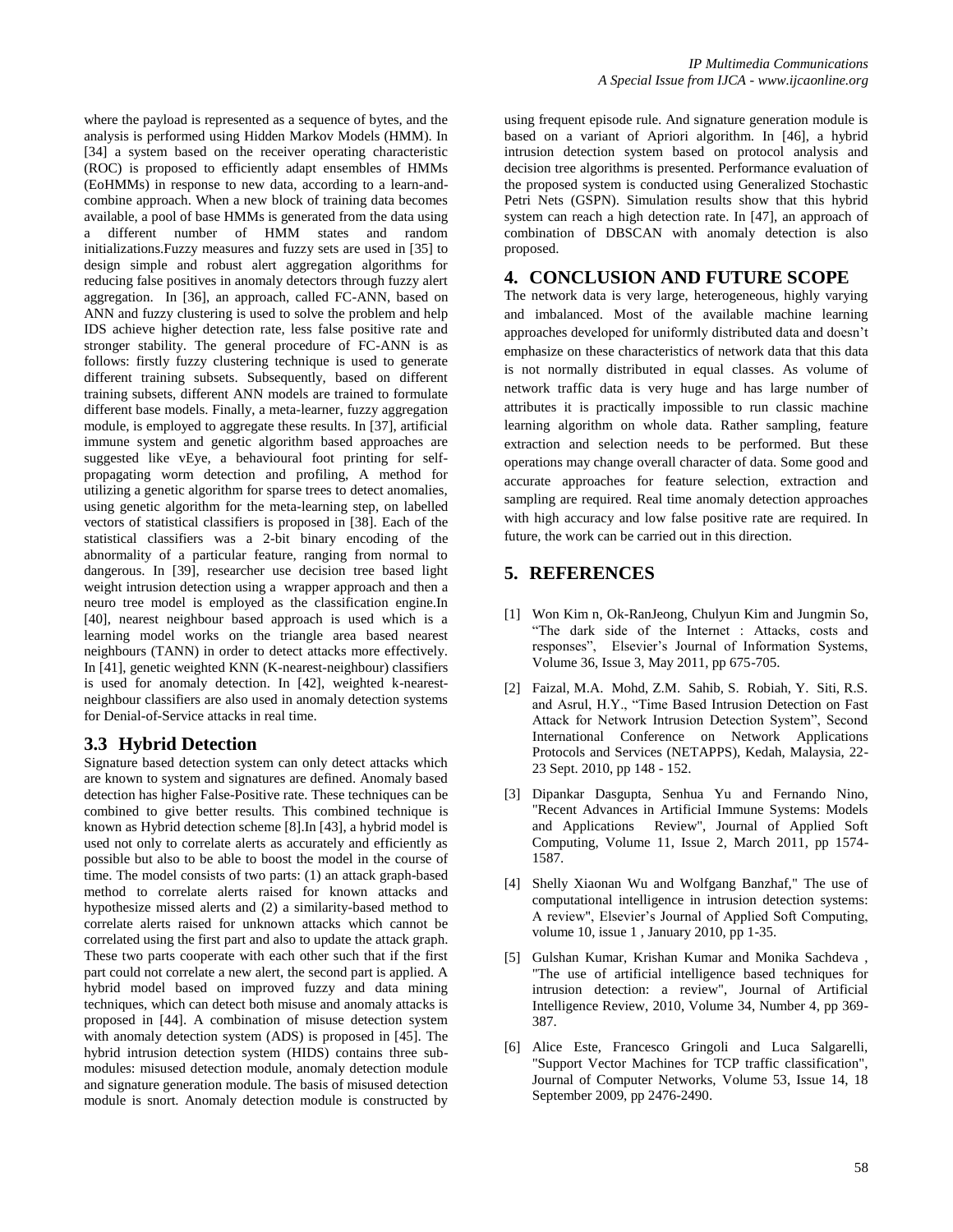- [7] Chet Langin and Shahram Rahimi, "Soft computing in intrusion detection: the state of the art", Journal of Ambient Intelligence and Humanized Computing, 2010, Volume 1, Number 2, pp 133-145.
- [8] Huwaida Tagelsir Elshoush and Izzeldin Mohamed Osman, ― Alert correlation in collaborative intelligent intrusion detection systems-A survey", Elsevier's Journal of Applied Soft Computing, volume 11, issue 7 , October 2011, pp 4349-4365.
- [9] Lanjia Wang, Zhichun Li, Yan Chen, Zhi (Judy) Fu, and Xing Li, " Thwarting Zero-Day Polymorphic Worms With Network-Level Length-Based Signature Generation", IEEE/ACM Transactions on networking, Vol. 18, No. 1, February 2010, pp 53-66.
- [10] Yong Tang, Bin Xiao and Xicheng Lu, "Signature Tree Generation for Polymorphic Worms", IEEE Transaction on computers, Vol. 60, No. 4, April 2011, pp 565-579.
- [11] Frederic Massicotte and Yvan Labiche, "Specification-Based Testing of Intrusion Detection Engines using Logical Expression Testing Criteria", 10th International Conference on Quality Software, 14-15 July 2010, Zhangjiajie, China , pp 102-111.
- [12] Asaf Shabtai, Eitan Menahem, and Yuval Elovici, "F-Sign: Automatic, Function-Based Signature Generation for Malware", IEEE Transaction on system, man and —Part C: Applications and Reviews, Vol. 41, No. 4, July 2011, pp 494-508.
- [13] Wojciech Tylman, " Misuse-based intrusion detection using Bayesian networks", Int. J. Critical Computer-Based Systems, Vol. 1, Nos. 1/2/3, 2010, pp 178-190.
- [14] Deguang Kong, Yoon-Chan, Jhi Tao Gong, Sencun Zhu, Peng Liu, and Hongsheng Xi, "SAS: semantics aware signature generation for polymorphic worm detection", International Journal of Information Security, Online First, 21 May 2011 and Lecture Notes of the Institute for Computer Sciences, Social Informatics and Telecommunications Engineering, 1, Volume 50, Security and Privacy in Communication Networks, Part 1, pp 1-19.
- [15] Inho Kang and Myong K.," JeongA differentiated one-class classification method with applications to intrusion detection", Expert Systems with Applications, In Press, Uncorrected Proof, Available online 6 July 2011, No. of pp 7.
- [16] Natalia Stakhanova, Samik Basu and Johnny Wong, "On the symbiosis of specification-based and anomaly-based detection", Elsevier's journal of Computers & Security, Volume 29, Issue 2, March 2010, pp 253-268.
- [17] Xin Xu, "Sequential anomaly detection based on temporaldifference learning: Principles, models and case studies", Elsevier's Journal of Applied Soft Computing, Volume 10, Issue 3, June 2010, pp 859-867.
- [18] Francesco Palmieri and Ugo Fiore, "Network anomaly detection through nonlinear analysis ", Elsevier's Journal of Computers & Security, Volume 29, Issue 7, October 2010, pp 737-755.
- [19] Yi Xie and Shun-Zheng Yu, "A Large-Scale Hidden Semi-Markov Model for Anomaly Detection on User Browsing Behaviors", IEEE/ACM Transaction on networking, Vol. 17, No. 1, February 2009, pp 54-65.
- [20] Ioannis Ch. Paschalidis and Georgios Smaragdakis, "Spatio-Temporal Network Anomaly Detection by Assessing Deviations of Empirical Measures", IEEE/ACM Transaction on networking, Vol. 17, No. 3, June 2009, pp 685-697.
- [21] Johannes Kinder, Stefan Katzenbeisser, Christian Schallhart, and Helmut Veith, "Proactive Detection of Computer Worms Using Model Checking", IEEE Transaction on dependable and secure computing, Vol. 7, No. 4, October-December 2010, pp 424-438.
- [22] Nan Zhang, Wei Yu, Xinwen Fu, and Sajal K. Das, "Maintaining Defender's Reputation in Anomaly Detection Against Insider Attacks", IEEE Transaction on system, man and cybernetics—Part B: Cybernetics, Vol. 40, NO. 3, June 2010, pp 597-611.
- [23] Satnam Singh, Haiying Tu, William Donat, Krishna Pattipati and Peter Willett, "Anomaly Detection via Feature-Aided Tracking and Hidden Markov Models", IEEE Transactions on system, man and cybernetics—Part A: System and humans, VOL. 39, NO. 1, January 2009, pp 144-159.
- [24] Andreas Kind, Marc Ph. Stoecklin, and Xenofontas Dimitropoulos, "Histogram-Based Traffic Anomaly Detection" IEEE Transaction on network service management, Vol. 6, No. 2, June 2009, pp 110-121.
- [25] Vasilis A. Sotiris, Peter W. Tse, and Michael G. Pecht, "Anomaly Detection Through a Bayesian Support Vector Machine", IEEE Transaction on reliability, Vol. 59, No. 2, June 2010, pp 277-286.
- [26] Gautam Thatte, Urbashi Mitra, and John Heidemann, "Parametric Methods for Anomaly Detection in Aggregate Traffic" IEEE/ACM Transaction on networking, Vol. 19, No. 2, April 2011 pp 512-525.
- [27] Chi-Yuan Chen, Kai-Di Chang, and Han-Chieh Chao, "Transaction-Pattern-Based Anomaly Detection Algorithm for IP Multimedia Subsystem" IEEE Transactions on information forensics and security, Vol. 6, No. 1, Msrch 2011, pp 152-161.
- [28] Fu-Hau Hsu, Chang-Kuo Tso, Yi-Chun Yeh, Wei-Jen Wang, and Li-Han Chen, "BrowserGuard: A Behavior-Based Solution to Drive-by-Download Attacks" IEEE Journal on selected areas in communications, Vol. 29, No. 7, August 2011, pp 1461-1468.
- [29] P. Garcıa-Teodoro, J. Dıaz-Verdejo, G. Macia-Fernandez, and E. Vazquez, "Anomaly-based network intrusion detection: Techniques, systems and challenges" Elsevier's journal of Computers & Security, Volume 28, Issues 1-2, February-March 2009, pp 18-28.
- [30] Prasanta Gogoi, B Borah and D K Bhattacharyya, "Anomaly Detection Analysis of Intrusion Data using Supervised & Unsupervised Approach",Journal of